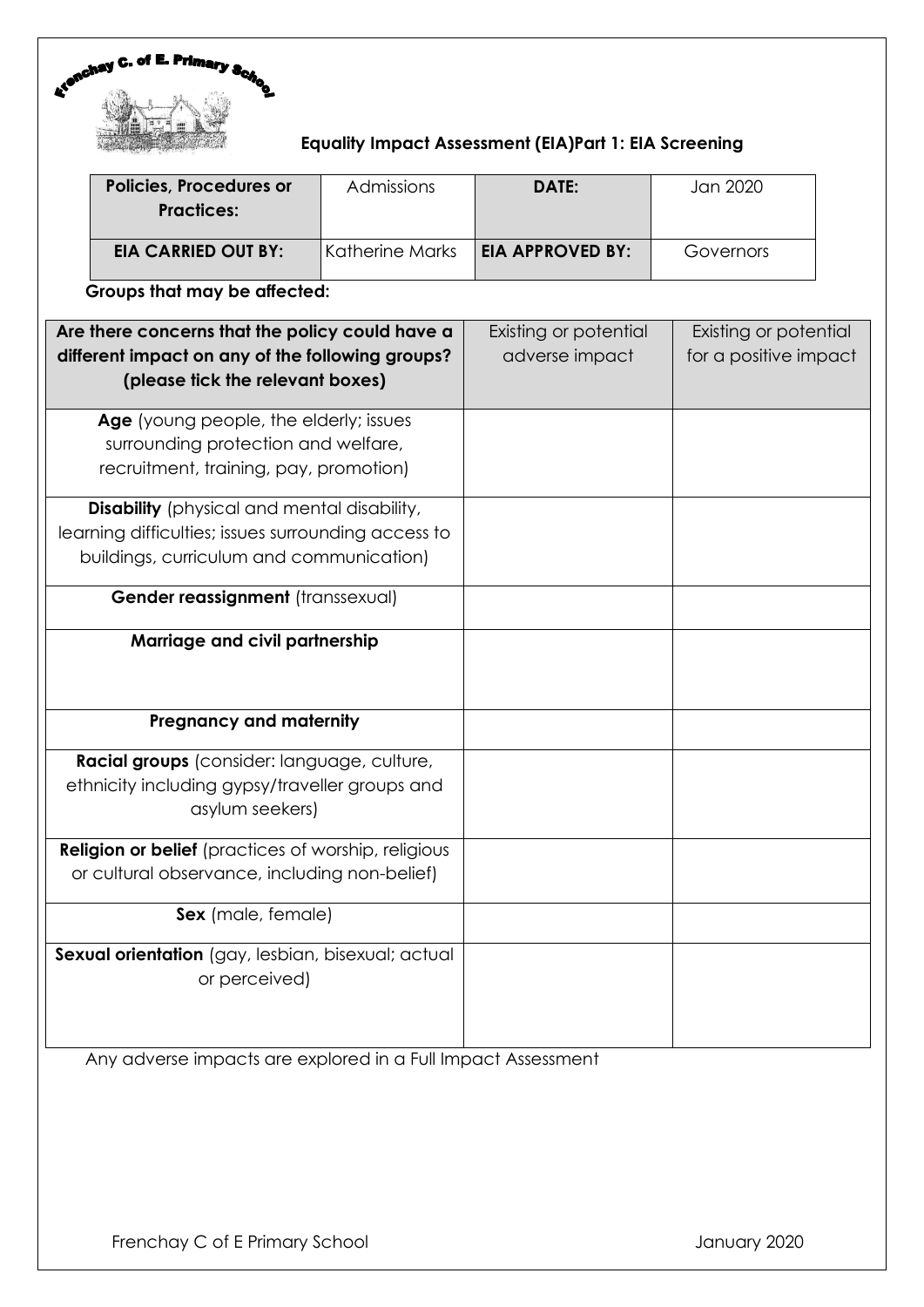# **FRENCHAY C OF E PRIMARY SCHOOL**

### **Admissions Policy**

#### **Rationale**

All children need a secure start to their school life, and adequate provision for their educational and emotional needs. We aim to ensure a happy and successful start to each child's education in school. The first year in school, the Reception year, is the final year of the Early Years Foundation Stage of education.

### **Aims and objectives**

Within the South Gloucestershire admissions system our aims are:

- An inclusive school that welcomes children from all backgrounds and abilities.
- To help parents to assist the child in preparation for school;
- To ease the transition from home to school by starting school on a part time basis;
- To allow the child to become used to the school environment gradually
- To allow the teacher and child to familiarise themselves with each other at an early opportunity;
- To work with other groups to identify any particular needs, and the extent of any extra provision required;
- To build a close working relationship between home and school. To build a close working relationship between home and school.

### **Guidelines**

Most children start school at four years old. Children of this age have very particular requirements. Four year olds span a wide range of development and there is likely to be a greater diversity in a year group at four than at any other age. Motor development is at an important stage and children need space to be physically active and a place to be quiet. They learn from first-hand experience and therefore need a range of activities and materials to explore, investigate and make sense of the world. They need to experiment, hypothesise and solve problems, as well as opportunities to ask questions and discuss what they are doing while they are doing it. Four year olds exhibit a wide range of competencies and are very individualistic. Adult attention is important to aid this. They are also developing emotionally and socially and they need to work collaboratively with other children and adults. They are beginning to take responsibility and therefore need opportunities to make choices and decisions in their learning.

Children arrive at school from a variety of different home backgrounds with a range of experience and abilities. Some children start straight from home, while most may have attended a nursery or pre-school.

Children who join the school later in their school life, i.e. transfer from another school, need to be welcomed and assimilated into their new school community with care and consideration. The school from which they transfer will be contacted, and full attention will be given to the records forwarded. The class teacher will need to assess the incoming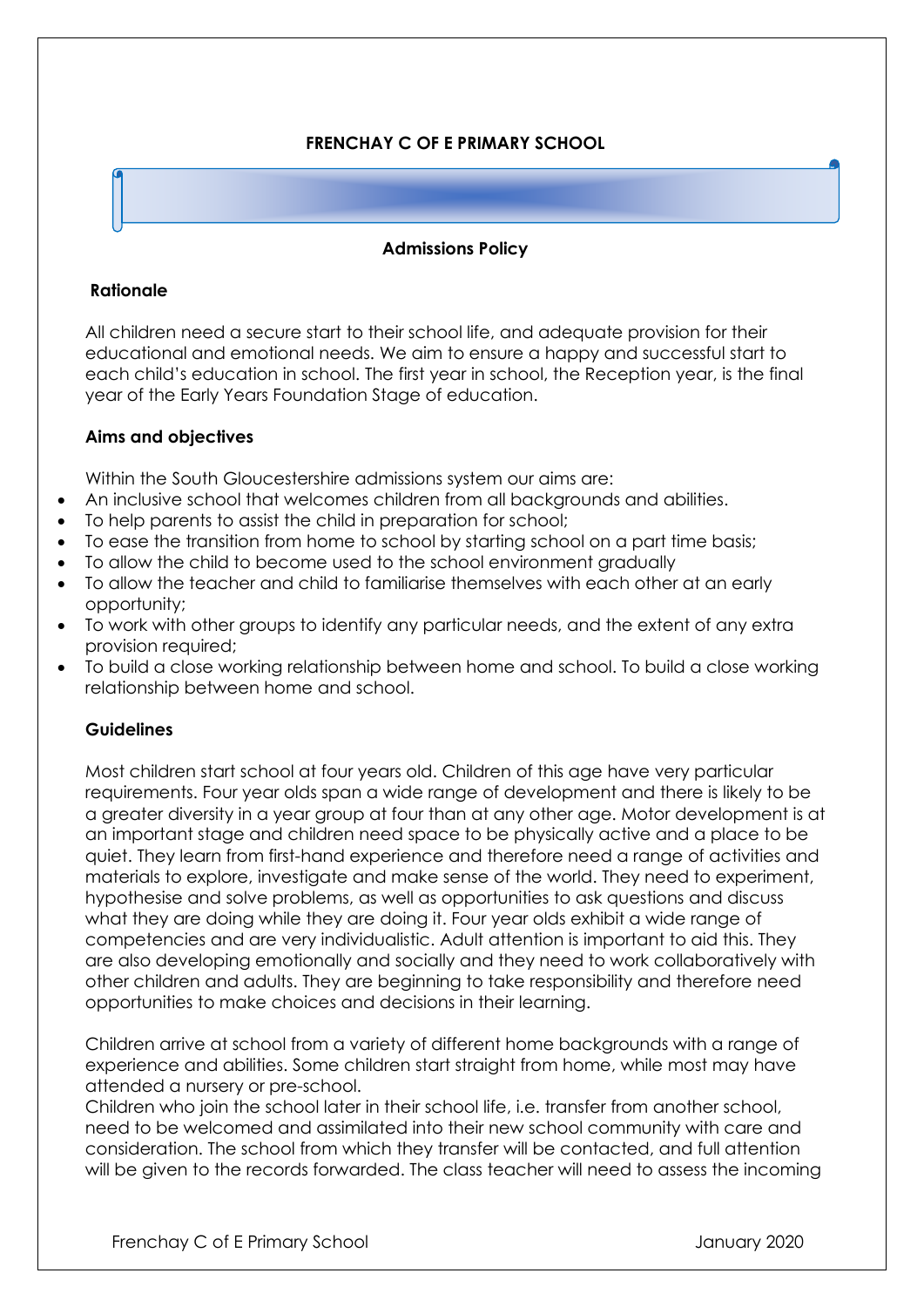child's individual needs as quickly as possible, in order to ensure that the transfer causes a minimum of disruption - both to the child's education, and to the existing class.

# **The law regarding the age at which children start school**

So that children can benefit from three full years of infant education, children are normally admitted to South Gloucestershire schools in the September following their fourth birthday. For example, if a child was born between 1 September 2014 and 31 August 2015, he/she is able to start school in September 2019 and will join the reception class at the age of four. Legally, children do not have to be in full time education until the term following their fifth birthday. This is the compulsory school age. Parents/carers can request that the date their child is admitted to school is deferred until later in the school year or until the child reaches age five in that school year.

## **Deferred admission**

Parents/carers can request that their child attends part-time until they reach compulsory school age, or that the date their child is admitted to school is deferred until later in the same academic year. Parents/carers should indicate at the time of accepting a place that they wish to defer their child's admission until later in the school year. Deferral dates are set out as follows:

| hild's fifth birthday    | an defer to | le class the child will join |
|--------------------------|-------------|------------------------------|
| September -31st December | Inuarv      | ception class                |
| January – 31st March     | bril        | ception class                |
|                          |             |                              |

Parents/carers are advised to consider carefully the implications of deferring their child's start date to school. Some parents/carers consider that it is better for their child to start school at the same time as other children in their age group, i.e. from the beginning of the academic year (September) to help their child settle-in and adjust to school life. Except for in exceptional circumstances, the school agrees with this view.

## **Delayed admission**

Parents/carers may request that their child is admitted outside of their normal age group. It is the responsibility of the admission authority of the school (the local authority) to make the decision on the basis of the circumstances of each case. Factors considered by the admission authority when considering admission outside the normal age group include: The needs of the child and the possible impact on them of entering Year 1 without having first attended the reception class

• In the case of children born prematurely, the fact that they may have naturally fallen into the lower age group if they had been born on their expected date of birth • Whether delayed social, emotional or physical development is adversely affecting their readiness for school.

Parents/carers should think very carefully about the implications of admitting their child outside the normal age group and ensure that joining a lower year group is in the best interests of the child.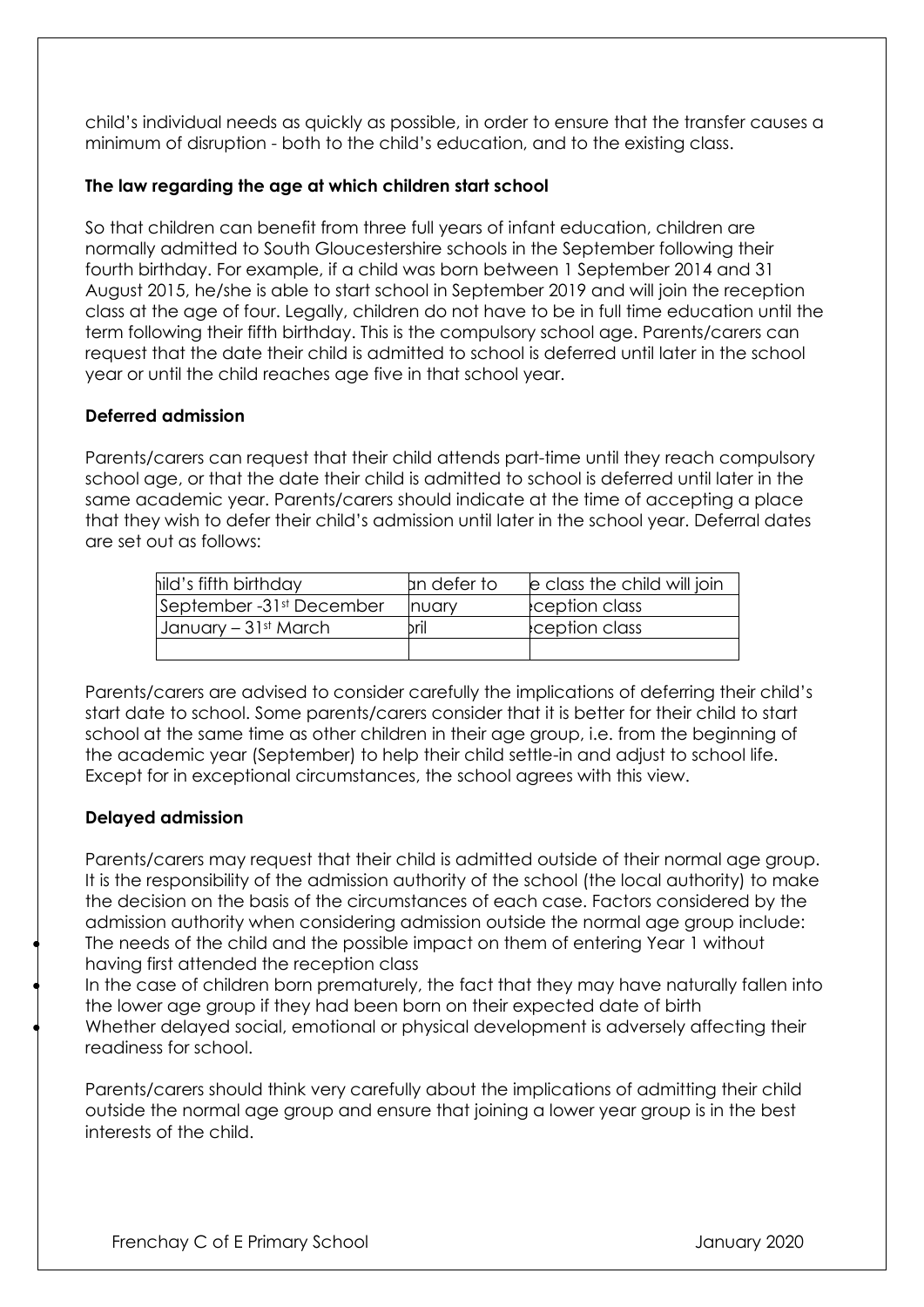### **Admission to summer born children / delaying when a child starts primary school in Reception for a year**

Parents / carers may request for their child's school start to be delayed for a year (to start school in the September after their fifth birthday) if the following both apply:

- The child was born in the summer (1st April to 31st August)
- The parents don't think the child is ready to start in the September after they turn 4.

To request a delayed admission, parents / carers must apply for a place during the standard application process timeline for their child's chronological age group, stating their reasons for requesting deferred entry to the following year. This can be done by contacting the Admissions and Transport Team. It is for own admission authority schools, academies and voluntary aided schools, to make the final decision. In respect of community and controlled schools, the local authority will make a decision in consultation with the head teacher. Details of the council's policy on summer born children can be found on the council's website under school admissions/downloads/Early Late Policy August 2014

[http://www.southglos.gov.uk/education-and-learning/schools-and](http://www.southglos.gov.uk/education-and-learning/schools-and-colleges/schooladmissions/primary-schooladmissions)[colleges/schooladmissions/primary-schooladmissions](http://www.southglos.gov.uk/education-and-learning/schools-and-colleges/schooladmissions/primary-schooladmissions)

### **Admission Number**

Every school has an 'Admission Number' - this is the number of pupils who may be admitted in any one year group, and the Admission Number is a means of ensuring that schools do not become over-crowded. In the event of the number of applications exceeding the Admission Number, South Gloucestershire Local Authority applies a set of criteria and offer places to the children fulfilling them, up to the Admission Number. Unsuccessful applicants are offered places at other, nearby schools. There is an appeals procedure.

The admission number at Frenchay is 20 in each year group. We teach infant children (aged 4 to 7) in classes of no more than 30 children (unless there is a need identified by the LA).

### **Application for school places**

In the September before a child is due to start school, the school gives parents the opportunity to visit school. Children requiring a place at Frenchay Primary must apply through South Gloucestershire Local Authority or Bristol Authority depending on the authority in which they live. No child may start school until confirmation is received from South Gloucestershire that a place has been offered.

1. The school determines the admission arrangements in agreement with the Local Authority. The Local Authority is therefore the 'Admissions Authority' for our school. The regulations for entry to each school, where the Admissions Authority is the Local Authority, are published each year by the Local Authority. Parents can receive a copy of these regulations directly from the Local Authority.

2. The Local Authority publishes a composite admissions prospectus each year, which gives information about how parents can apply for a place in the school of their choice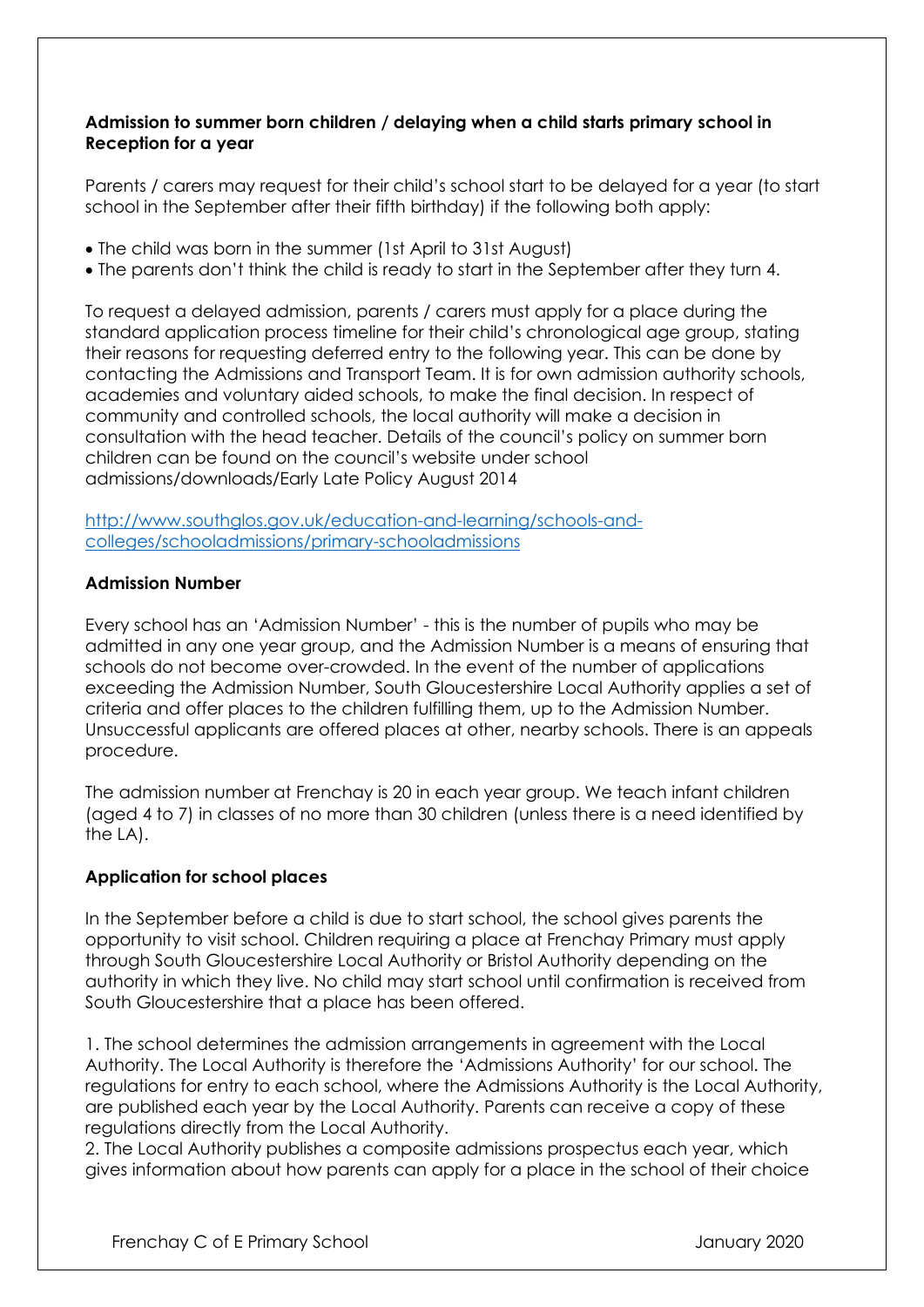and they should do so on the application form. Parents have a right to express a preference for the school of their choice and they should do so on the application form. Expressing a preference does not in itself guarantee a place at this school. Application forms can be obtained from the Department of Children and Young People at South Gloucestershire Council offices in Yate, or an application pack can be collected from school, or posted to parents if they have already entered details in the school's own admissions book. Applications can also be completed on line at www.southglos.gov.uk (Admissions to schools). Applications for entry to the Early Years Foundation Stage must be submitted before the published closing date in mid January.

When deciding which school a parent prefers for their child, we suggest they consider the following factors:

- The supportive atmosphere and ethos of the school, which enables pupils to develop their abilities successfully and to their fullest extent;
- Clear goals and leadership, which emphasise high expectations of both pupils and staff;
- Opportunities for parents / carers to be involved in the school and parental confidence in the school;
- Evidence of positive involvement in the community;
- A well organised and resourced curriculum, which has an open system for recording pupils' progress, for celebrating pupil achievement and reporting to parents / carers; • Easy access to the school's governing body and clear information about how the governing body works.

Each school is required to publish a prospectus annually, which will inform parents about its aims, policies, procedures and performance. In addition and where applicable, it will provide statistical information regarding a school's performance in public examinations, assessment results, attendance figures and any OFSTED (Office for Standards in Education) Inspection reports. These can all be found on our website.

### **Admission Appeals**

If a child is not offered a place at this school, it is because to do so would prejudice the education of other children by allowing the number in each year group to increase beyond the standard number.

If parents wish to appeal against a decision to refuse entry, they can do so by applying to the Admissions Authority. An independent appeals panel then meets to consider all appeals by parents who have been refused a place at our school and who wish to appeal against this decision. An appeals panel decision is binding for all parties concerned. If the appeals panel decides we should admit a child to our school, then we will accept this and continue to do all we can to provide the best education for all children at our school.

### **PHASED ENTRY ARRANGEMENTS AT FRENCHAY PRIMARY SCHOOL**

### **Induction Programme**

During the summer term prior to starting school parents are invited to an evening where the induction programme is discussed. The induction programme consists of: